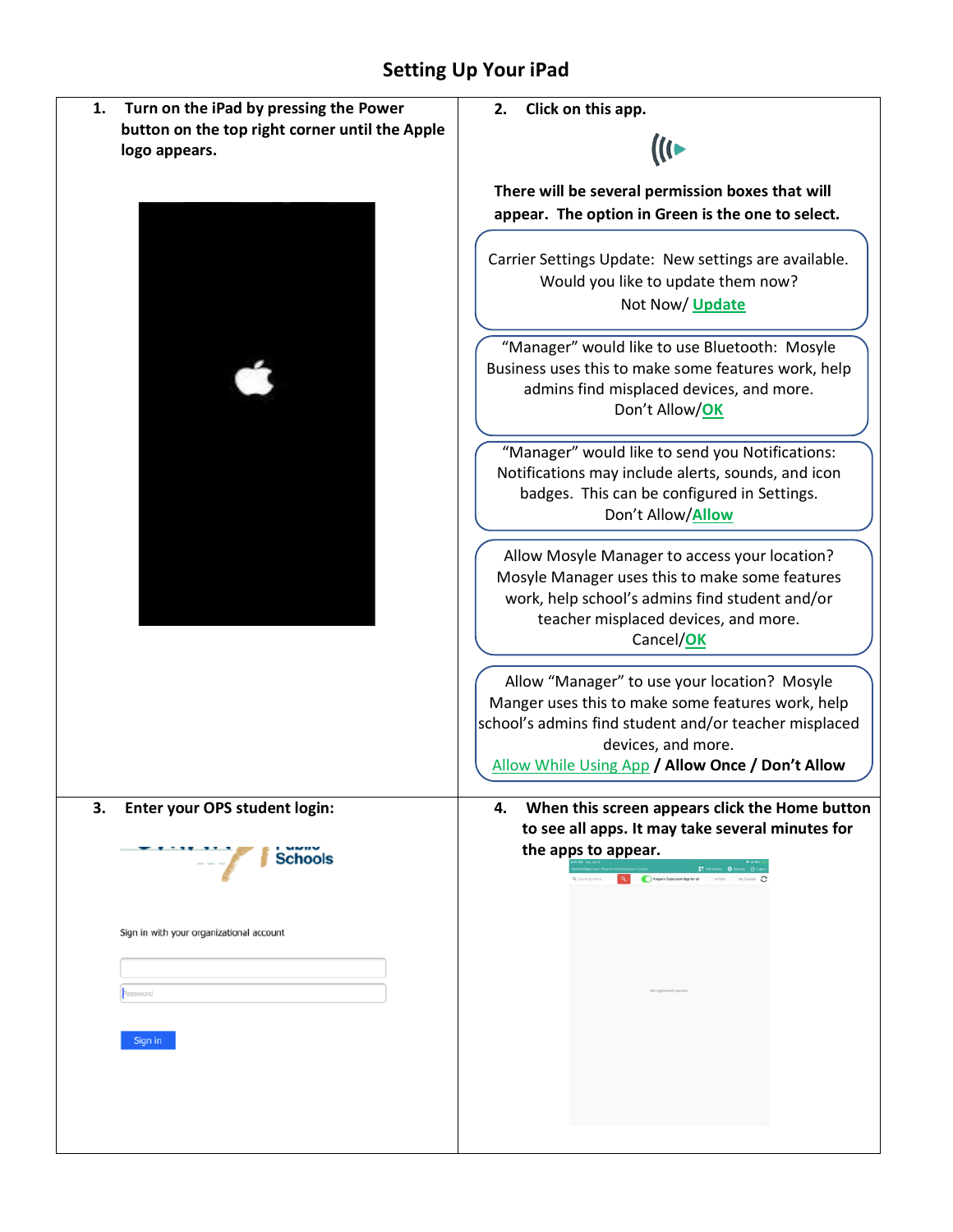| The apps will begin to install.<br>5.<br>P. | $\Omega$<br>O      |                                              |
|---------------------------------------------|--------------------|----------------------------------------------|
| Open the Teams app - click on your student  | 7.                 | Enter your student login password.           |
| 6.                                          | 1:25 PM Tue Jul 28 | $\bullet$ $\bullet$ $\bullet$ 489% $\bullet$ |
| login.                                      | Cancel             | OMA                                          |
| <b>Bill the Textberry</b>                   |                    | <b>Public<br/>Schools</b>                    |
| <b>CONTRACTOR</b>                           | ۰                  | Sign in with your organizational account     |
| Select an account to sign in with           | 30                 | eblancm624@ops.org                           |
| stephal 200 legal ang                       | $\theta$           | Password                                     |
| Sign in with another seconds                | $\mathcal{R}$      | Sign in                                      |
| <b>N</b> Spraphothes                        | $\circ\circ$       | 2013 Microsoft Home Help                     |